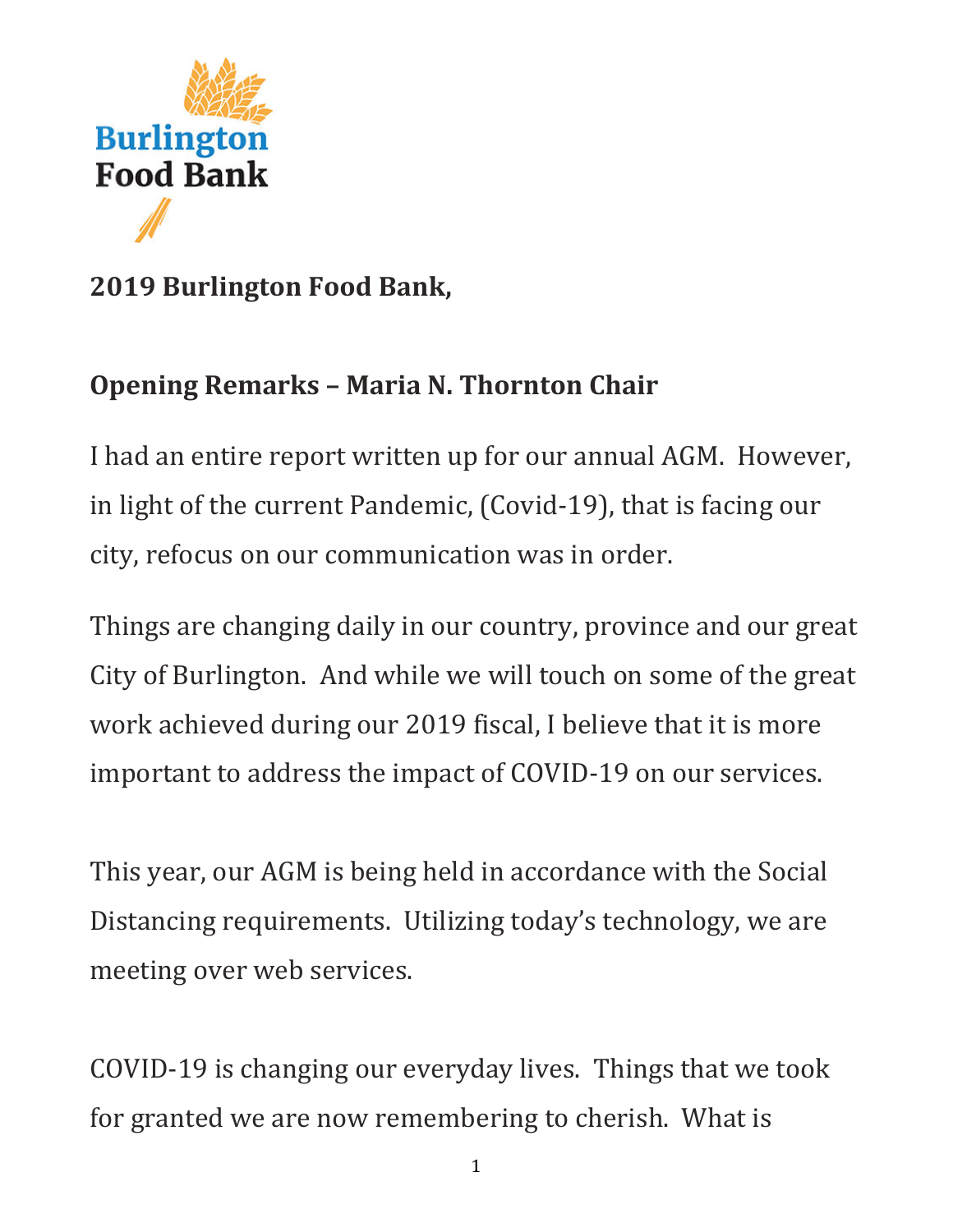considered extreme measures by some, are considered a standard practice by others. One thing is for sure, our lives will change as an outcome from COVID-19, at least for the next year or so.

Over the past week we have been announcing changes to our processes and how we are dealing with the current "crisis". Prior to the Premier's Announcement on closing down Ontario to only essential services, the Board of Directors deemed that The Burlington Food Bank was an essential service to our community. Therefore, we made the decision to remain open for as long as possible. We are taking extra precautions to ensure that our staff and volunteers are as safe as possible. We have implemented protocols for clients to follow in order to be able to receive services safely from the Food Bank. However, we are continually looking at alternatives which include; delivery or Pop-up. However, these alternatives are being organized knowing that we may have to alter future services further as additional Federal, Provincial or messages from the Mayor are announced.

One thing remains as a constant, we at the Burlington Food Bank are committed to servicing our community… with compassion and resilience.

2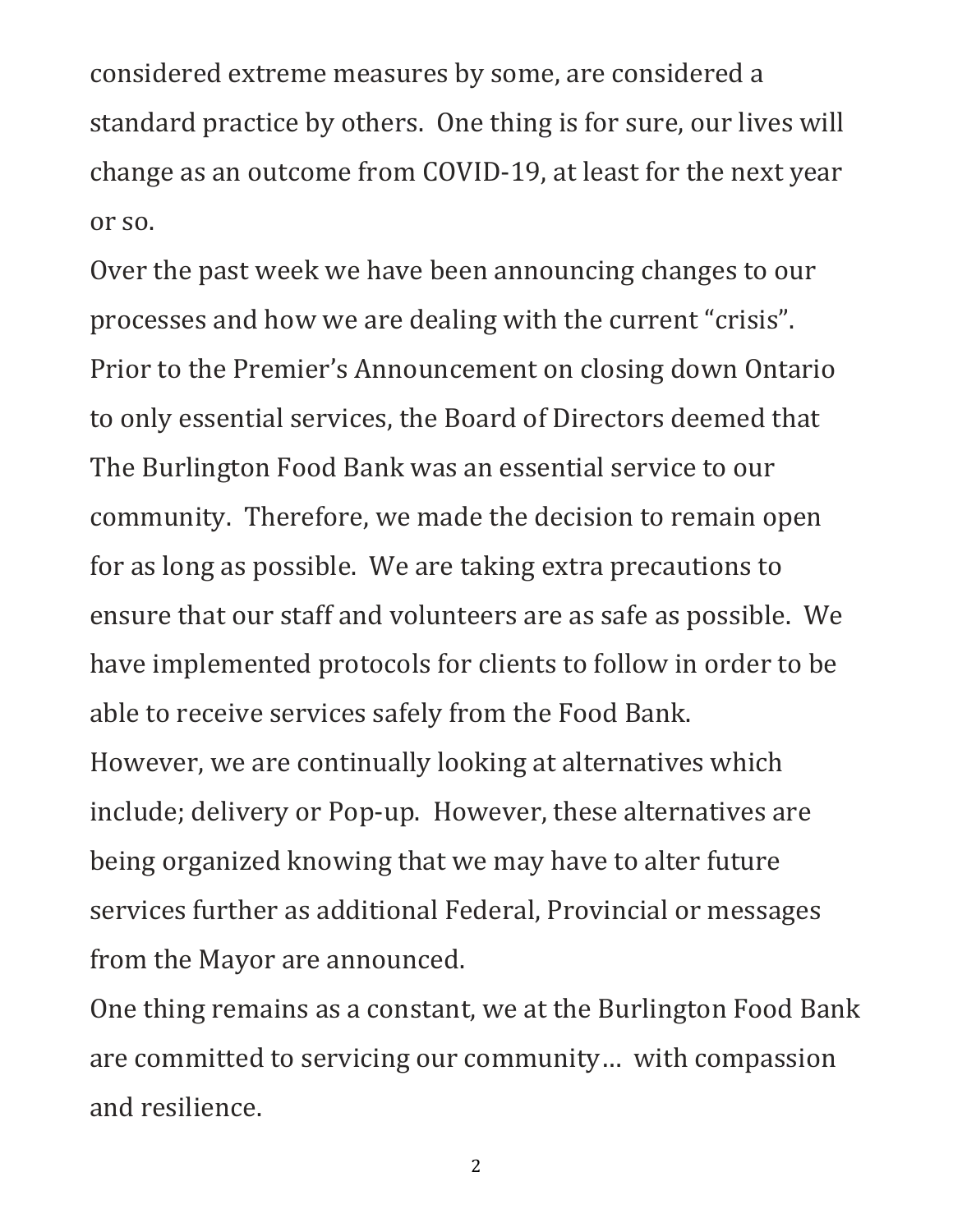# **Chair's Annual Report to the Community - March 26, 2020**

I am happy to provide you all with an update on our 2019 fiscal and operations at the Burlington Food Bank. We are extremely proud of all our achievements this year. Here are some highlights from the past 12-months.

First, was being the first recipient of the new Mayor's Award for Community Service Awards for Not-For-Profit. It was an honour for us to be recognized for our dedication and compassion to our community who face food insecurity daily.

In May, we received notice that we had received notice our grant application which enabled us to purchase and acquire a walk-in freezer at our Plains Rd location. In addition, we thank the numerous corporate sponsors who donated funds or equipment, such as a new fridge (thank you Liebherr) and storage devices, enabling us to receive a more regular supply of perishable foods to supply to our community.

We are grateful to the strong relationships that we have in our community, such as the Gift of Giving Back, Burlington Fire Fighters, The Burlington Oldtimers Hockey and Bowser Babes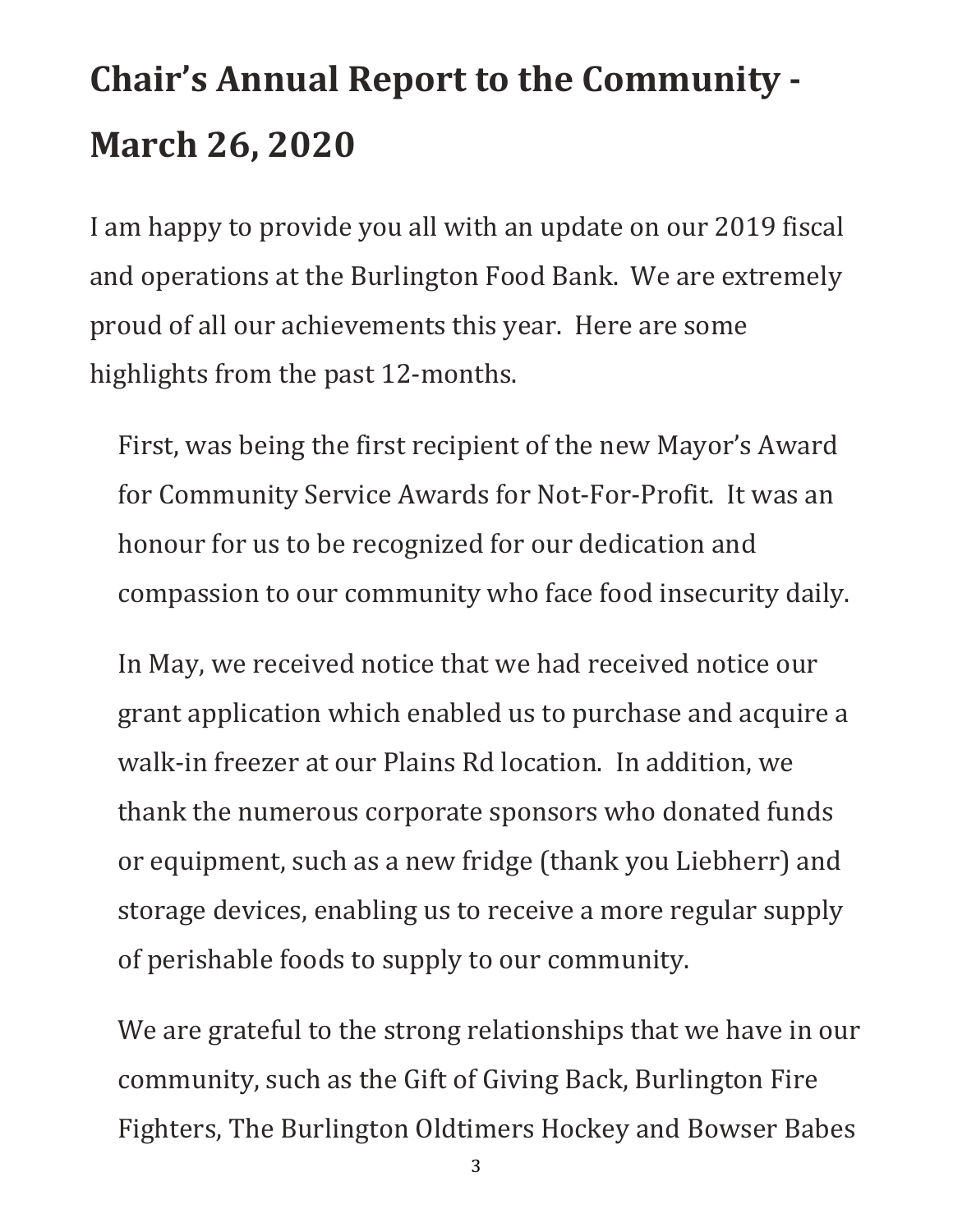to name a few. Through our associates, we have received 10's of thousands in food and monetary donations that help keep us running strong in our community.

2019 saw an increase in Unique Users coming to the Food Bank. Unique meaning, the single count of a user. In other words, how many new users needed the services of the Food Bank. We saw and served an additional 2,383 new individuals or families over 2018. What was more alarming was the number of families with children, 41% of the individuals we served were children which is substantially higher than the provincial average of 33%. Overall, we experienced an increase of 38.8% total people assisted in 2019 compared to 2018. It is also important to note that 43.5% of the households we assisted were families with children and that was a slight increase over 2018. Also, worth noting is that 44% of our clients' main source of income in 2019 was Social Assistance and that was down from 47% in 2018.

To assist with the increase usage, we respond with the following:

4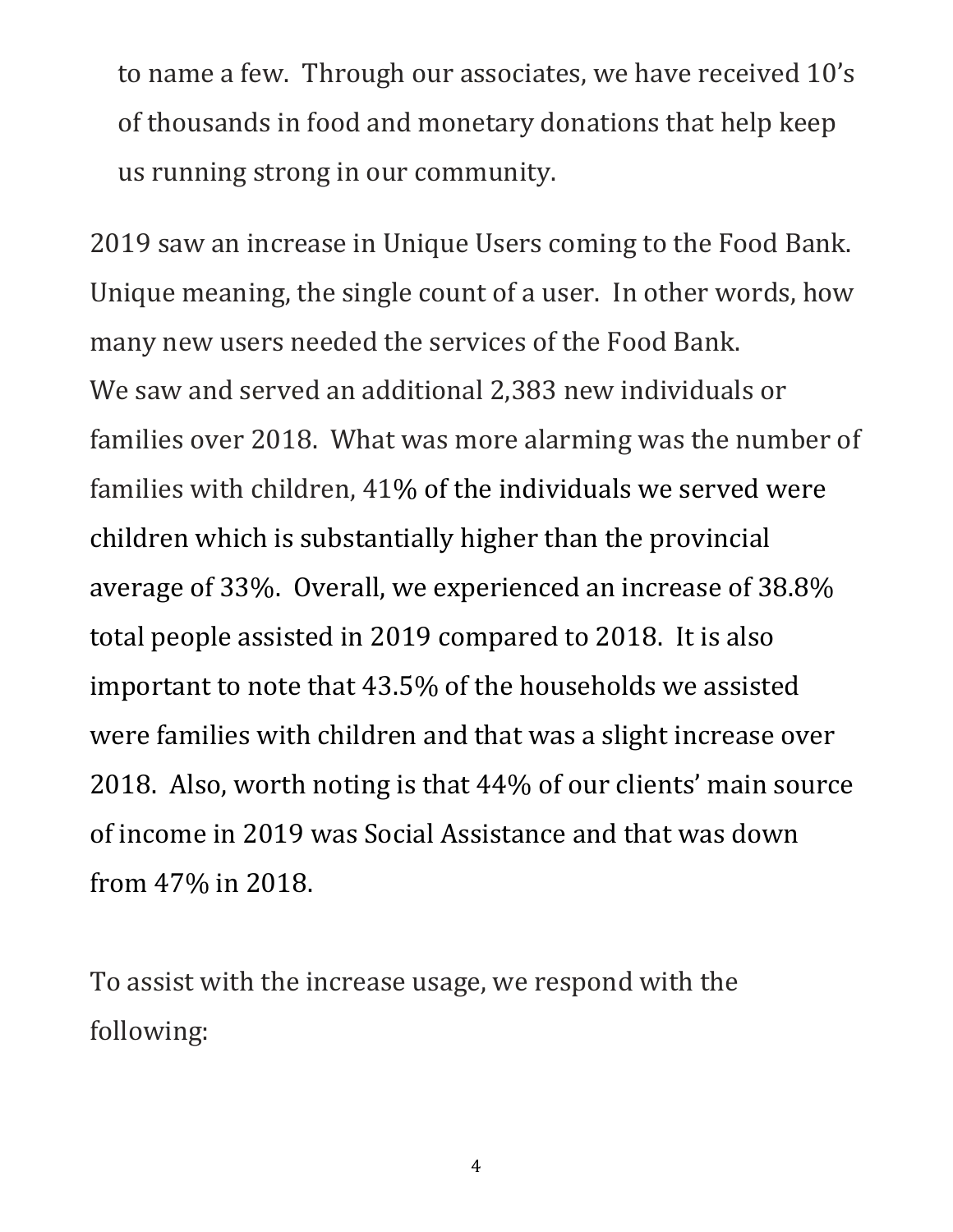- We have increased and maintained our volunteer base of over 50 Volunteers.
- We hired a part-time staff to assist with the management of our volunteers and the increased need.
- We added Thursday nights to our hours of service to assist those in accessing the Food Bank.

## **Our Partners and Supporters**

In 2019 our financial position continued to stay strong thanks to the generosity of our community donors and fundraisers.

- The Tim Horton's strong Smile Cookie campaign provided **\$73,779** to the Burlington Food Bank
- The Burlington Oldtimers Hockey Club and the Bowser Babes along with the Burlington Oldtimers Slo-Pitch League contributed over **\$21,000**
- The Burlington Dads group through their various events supported us with over **\$12, 000** in donations
- The Gift of Giving back, our largest food donor, provided us with approximately **25%** of the food and hygiene products they collected during their fall food drive
- Burlington Food Bank hosted the 3<sup>rd</sup> annual Ride to Provide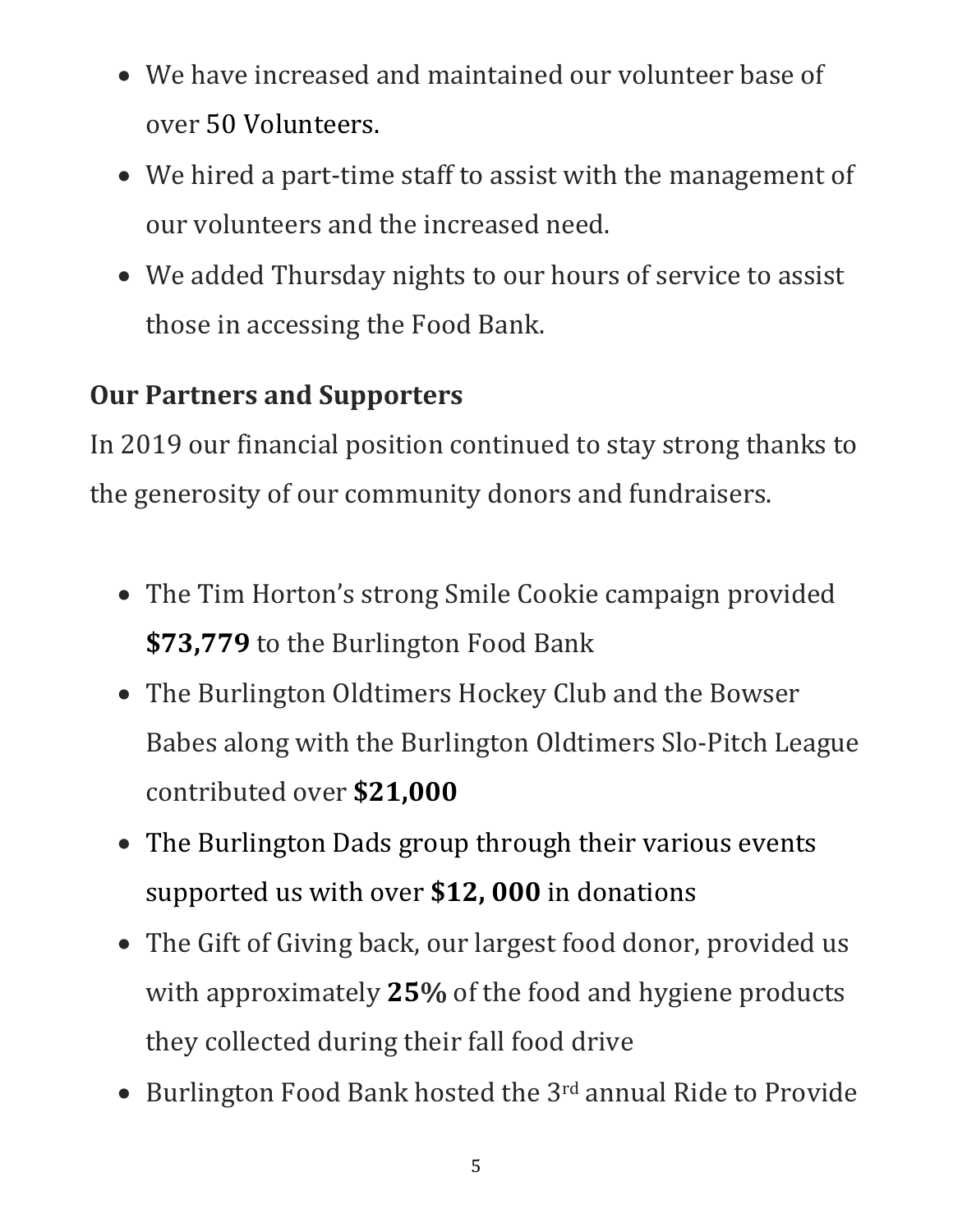fundraiser which grossed a total of **\$72,000**

• Donations through our website increased with an improved interface developed by CanadaHelps we had **\$96, 241** in 2019 which was a substantial increase from our total of **\$65, 867** in 2018

We also received significant food and hygienic product support from, Walmart, Loblaws and Michael's No Frills The Burlington Food Bank is indebted to these organizations along with several local churches, corporate organizations and private individuals who continue to help support the Food Bank by providing us with food and cash donations each year.

## **Our Team**

The Executive Director, staff and volunteers continue their strong work ethic to assist the Food Bank in feeding the hungry in our community. Their hard work, compassion and creative ideas for client improvements are greatly appreciated by the board and the community. Each of these individuals help keep the lights on and their passion does not go unnoticed. In addition to our regular volunteers we have been fortunate over the past year to have received volunteer help from the employees of many corporations and organizations who have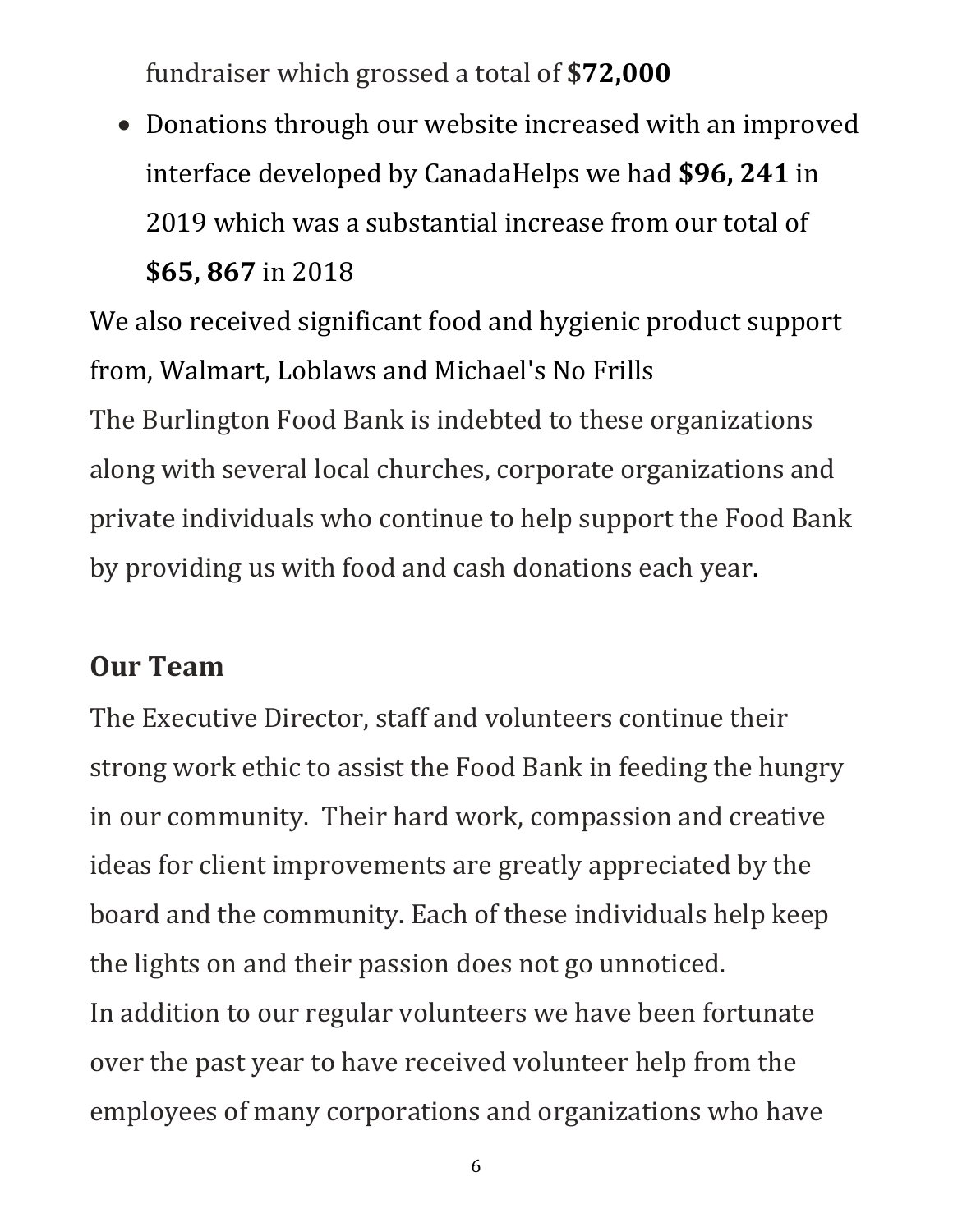given up their time to come into the food bank to help sort and pack food.

The Burlington Food Bank continues to improve the customer experience in our community. I want to personally thank the staff, our volunteers, and the board, and all those who have helped our community address hunger in Burlington.

Sincerely,

## **Maria N. Thornton**

Interim Chair, Burlington Food Bank

Feeding Burlington Since 1991

1A-1254 Plains Road East, Burlington, ON L7S 1W6 [www.burlingtonfoodbank.ca](http://www.burlingtonfoodbank.ca/) • [info@burlingtonfoodbank.ca](mailto:info@burlingtonfoodbank.ca%E2%80%A2) • 905-637-CARE (2273)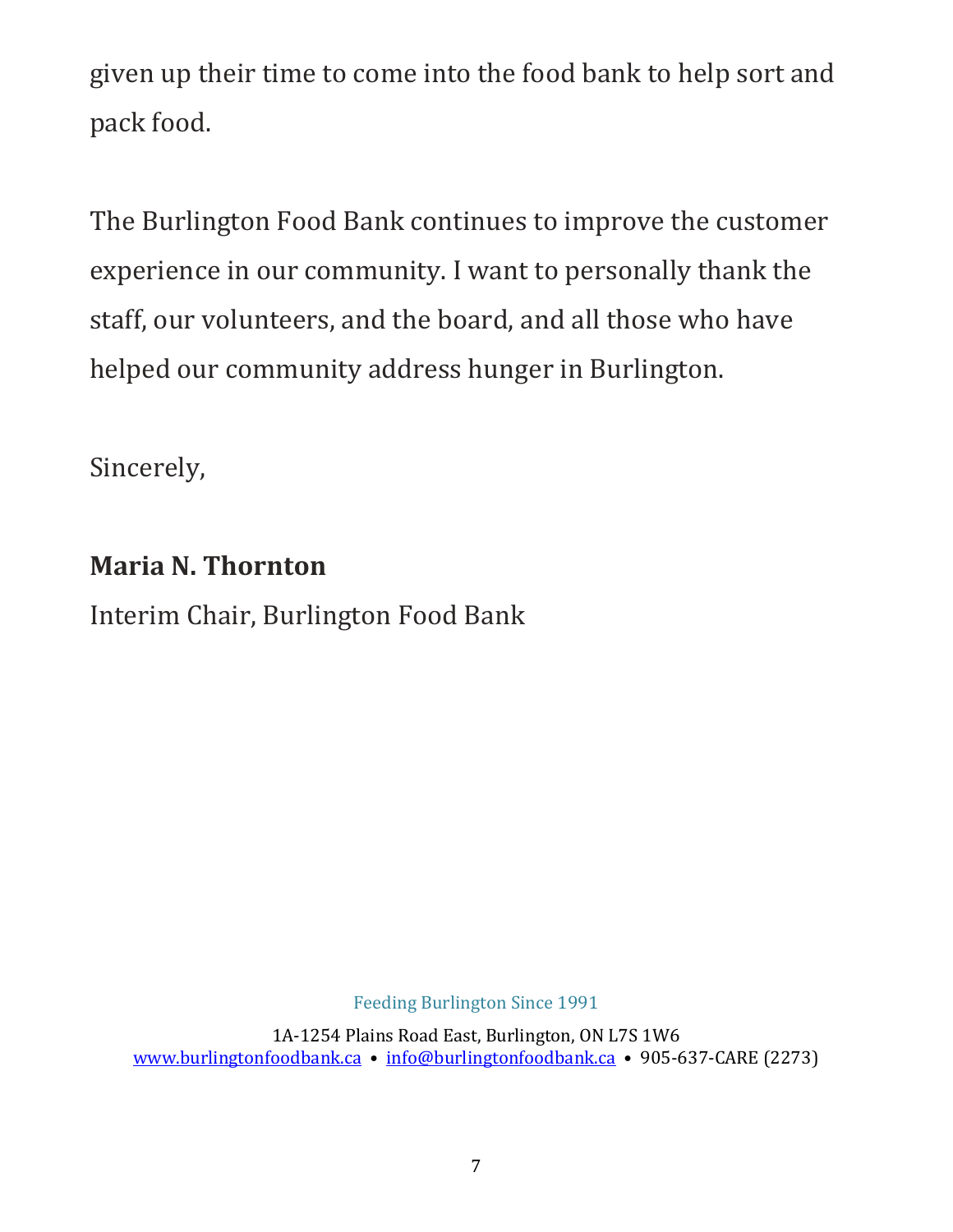ä

Ŷ.

Ė

#### **December 31, 2019**

## **CONTENTS**

**Page** 

| <b>INDEPENDENT AUDITOR'S REPORT</b> |       |
|-------------------------------------|-------|
| <b>FINANCIAL STATEMENTS</b>         |       |
| <b>Balance Sheet</b>                | 3     |
| <b>Statement of Operations</b>      | 4     |
| Statement of Changes in Net Assets  | 5     |
| <b>Cash Flow Statement</b>          | 6     |
| Notes to the Financial Statements   | 7 - 9 |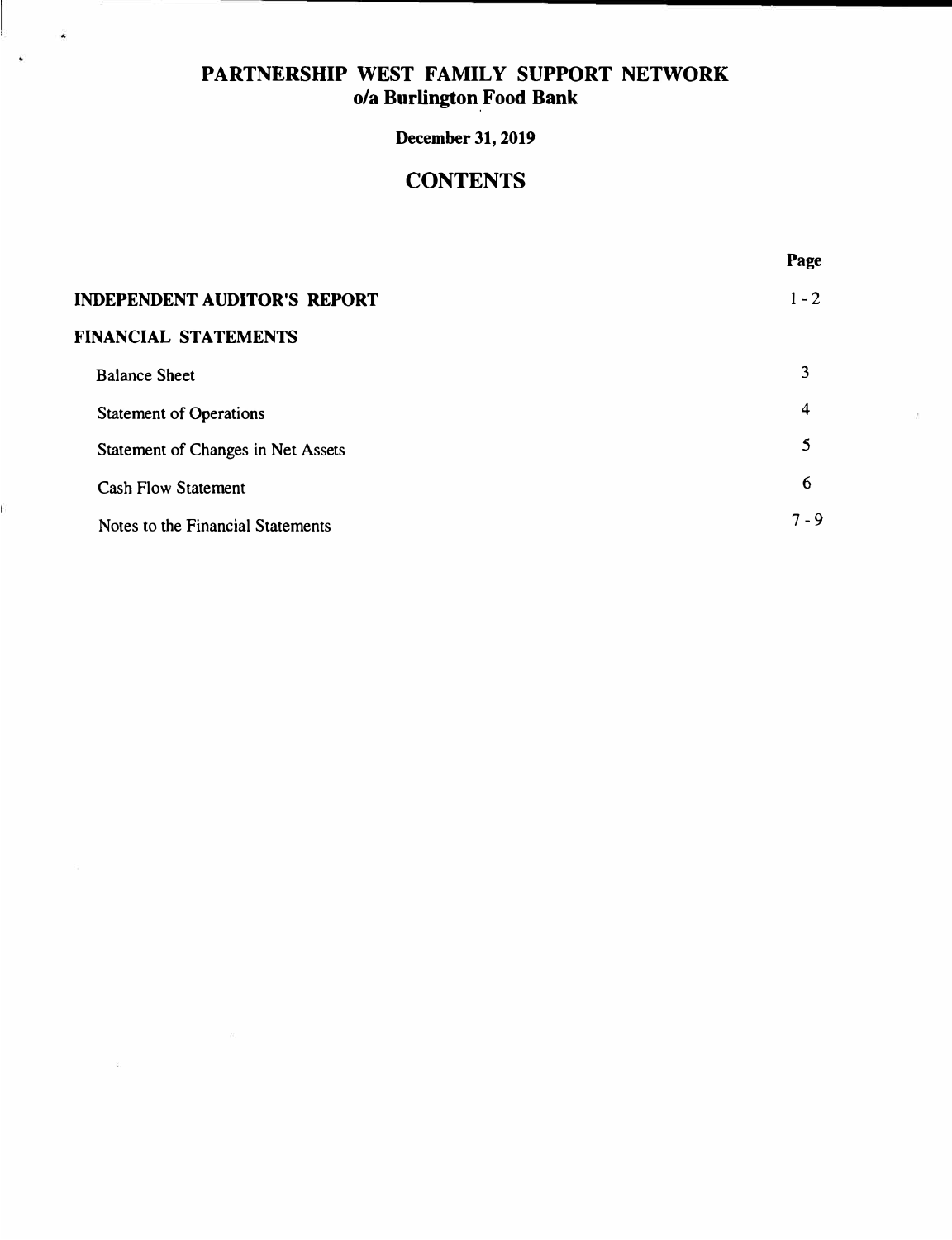# **STEVENSON LEHOCKI LLP**

**CHARTERED PROFESSIONAL ACCOUNTANTS** 

Page 1

## **INDEPENDENT AUDITOR'S REPORT**

To the Members of **Partnership West Family Support Network** o/a Burlington Food Bank

#### **Qualified Opinion**

We have audited the financial statements of Partnership West Family Support Network (the Entity), which comprises the balance sheet as at December 31, 2019 and the statements of operations, changes in net assets, and cash flow for the year then ended, and notes to the financial statements, including a summary of significant accounting policies.

In our opinion, except for the possible effects of the matter described in the Basis for Qualified Opinion section of our report, the accompanying financial statements present fairly, in all material respects, the financial position of Partnership West Family Support Network as at December 31, 2019, and the results of its operations, its changes in net assets, and its cash flows for the year then ended in accordance with Canadian accounting standards for not-for-profit organizations.

#### **Basis for Qualified Opinion**

In common with many not-for-profit organizations, the Entity derives revenue from fundraising activities the completeness of which is not susceptible to satisfactory audit verification. Accordingly, verification of these revenues was limited to the amounts recorded in the records of the Entity. Therefore, we were not able to determine whether any adjustments might be necessary to fundraising revenue, excess of revenues over expenses, and cash flows from operations for the year ended December 31,  $2019$ , current assets as at December 31, 2019, and net assets at December 31, 2019. Our audit opinion on the financial statements for the year ended December 31, 2019 was modified accordingly because of the possible effects of this limitation in scope.

We conducted our audit in accordance with Canadian generally accepted auditing standards. Our responsibilities under those standards are further described in the Auditor's Responsibilities for the Audit of the Financial Statements section of our report. We are independent of the Entity in accordance with the ethical requirements that are relevant to our audit of the financial statements in Canada, and we have fulfilled our other ethical responsibilities in accordance with these requirements. We believe that the audit evidence we have obtained is sufficient and appropriate to provide a basis for our qualified audit opinion.

## Responsibilities of Management and Those Charged with Governance for the Financial Statements

Management is responsible for the preparation and fair presentation of the financial statements in accordance with Canadian accounting standards for not-for-profit organizations, and for such internal control as management determines is necessary to enable the preparation of financial statements that are free from material misstatement, whether due to fraud or error.

In preparing the financial statements, management is responsible for assessing the Entity's ability to continue as a going concern, disclosing, as applicable, matters related to going concern and using the going concern basis of accounting unless management either intends to liquidate the Entity or to cease operations, or has no realistic alternative but to do so.

Those charged with governance are responsible for overseeing the Entity's financial reporting process.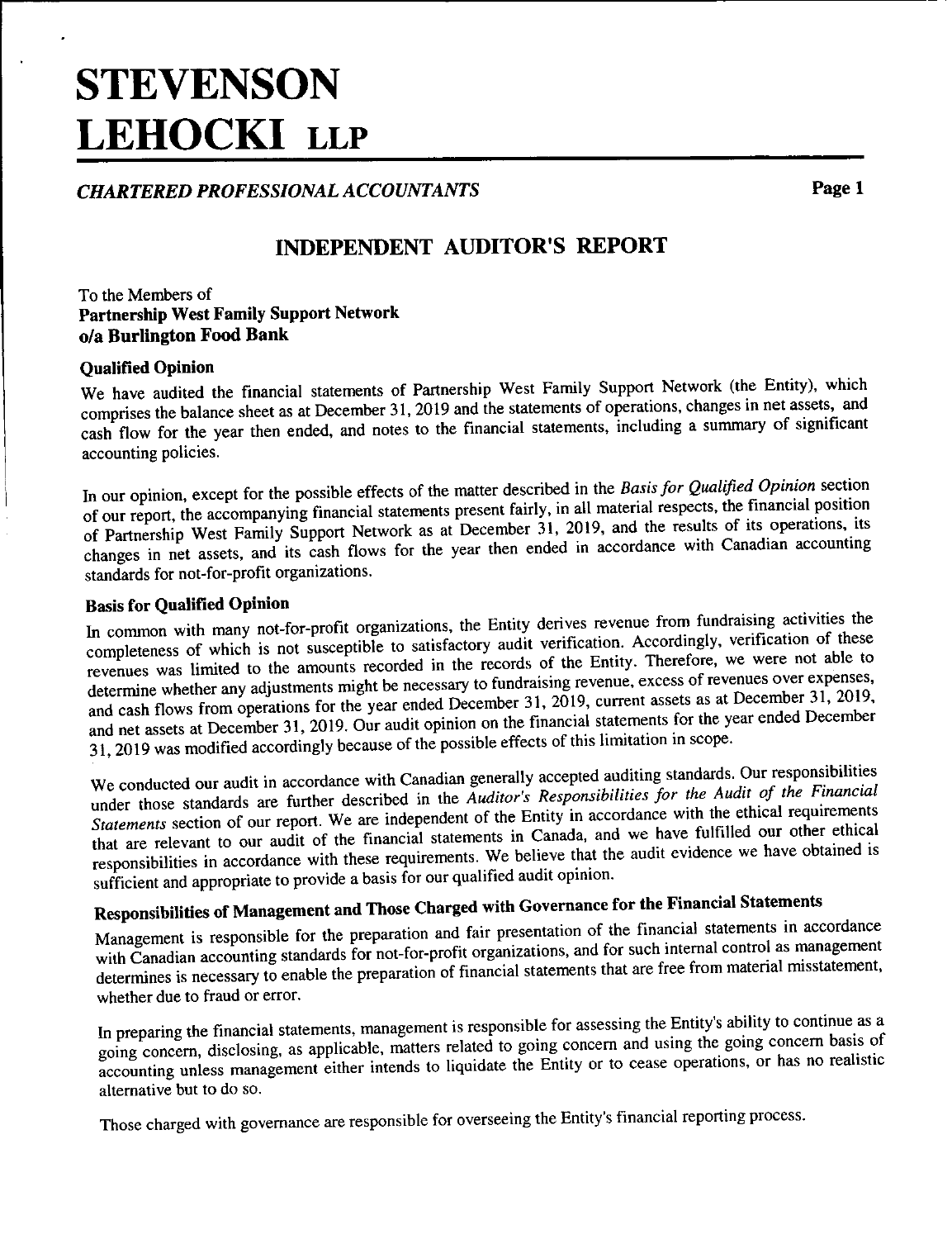# **STEVENSON LEHOCKI LLP**

#### **CHARTERED PROFESSIONAL ACCOUNTANTS**

Page 2

## INDEPENDENT AUDITOR'S REPORT cont'd

### Auditor's Responsibilities for the Audit of the Financial Statements

Our objectives are to obtain reasonable assurance about whether the financial statements as a whole are free from material misstatement, whether due to fraud or error, and to issue an auditor's report that includes our opinion. Reasonable assurance is a high level of assurance, but is not a guarantee that an audit conducted in accordance with Canadian generally accepted auditing standards will always detect a material misstatement when it exists. Misstatements can arise from fraud or error and are considered material if, individually or in the aggregate, they could reasonably be expected to influence the economic decisions of users taken on the basis of these financial statements. As part of an audit in accordance with Canadian generally accepted auditing standards, we exercise professional judgment and maintain professional skepticism throughout the audit. We also:

· Identify and assess the risks of material misstatement of the financial statements, whether due to fraud or error, design and perform audit procedures responsive to those risks, and obtain audit evidence that is sufficient and appropriate to provide a basis for our opinion. The risk of not detecting a material misstatement resulting from fraud is higher than for one resulting from error, as fraud may involve collusion, forgery, intentional omissions, misrepresentations, or the override of internal control.

· Obtain an understanding of internal control relevant to the audit in order to design audit procedures that are appropriate in the circumstances, but not for the purpose of expressing an opinion on the effectiveness of the Entity's internal control.

· Evaluate the appropriateness of accounting policies used and the reasonableness of accounting estimates and related disclosures made by management.

• Conclude on the appropriateness of management's use of the going concern basis of accounting and based on the audit evidence obtained, whether a material uncertainty exists related to events or conditions that may cast significant doubt on the Entity's ability to continue as a going concern. If we conclude that a material uncertainty exists, we are required to draw attention in our auditor's report to the related disclosures in the financial statements or, if such disclosures are inadequate, to modify our opinion. Our conclusions are based on the audit evidence obtained up to the date of our auditor's report. However, future events or conditions may cause the Entity to cease to continue as a going concern.

• Evaluate the overall presentation, structure, and content of the financial statements, including the disclosures, and whether the financial statements represent the underlying transactions and events in a manner that achieves fair presentation.

We communicate with those charged with governance regarding, among other matters, the planned scope and timing of the audit and significant audit findings, including any significant deficiencies in internal control that we identify during our audit.

Burlington, Ontario March 26, 2020

Stevenson Lehocki LLP

**Chartered Professional Accountants Licensed Public Accountants**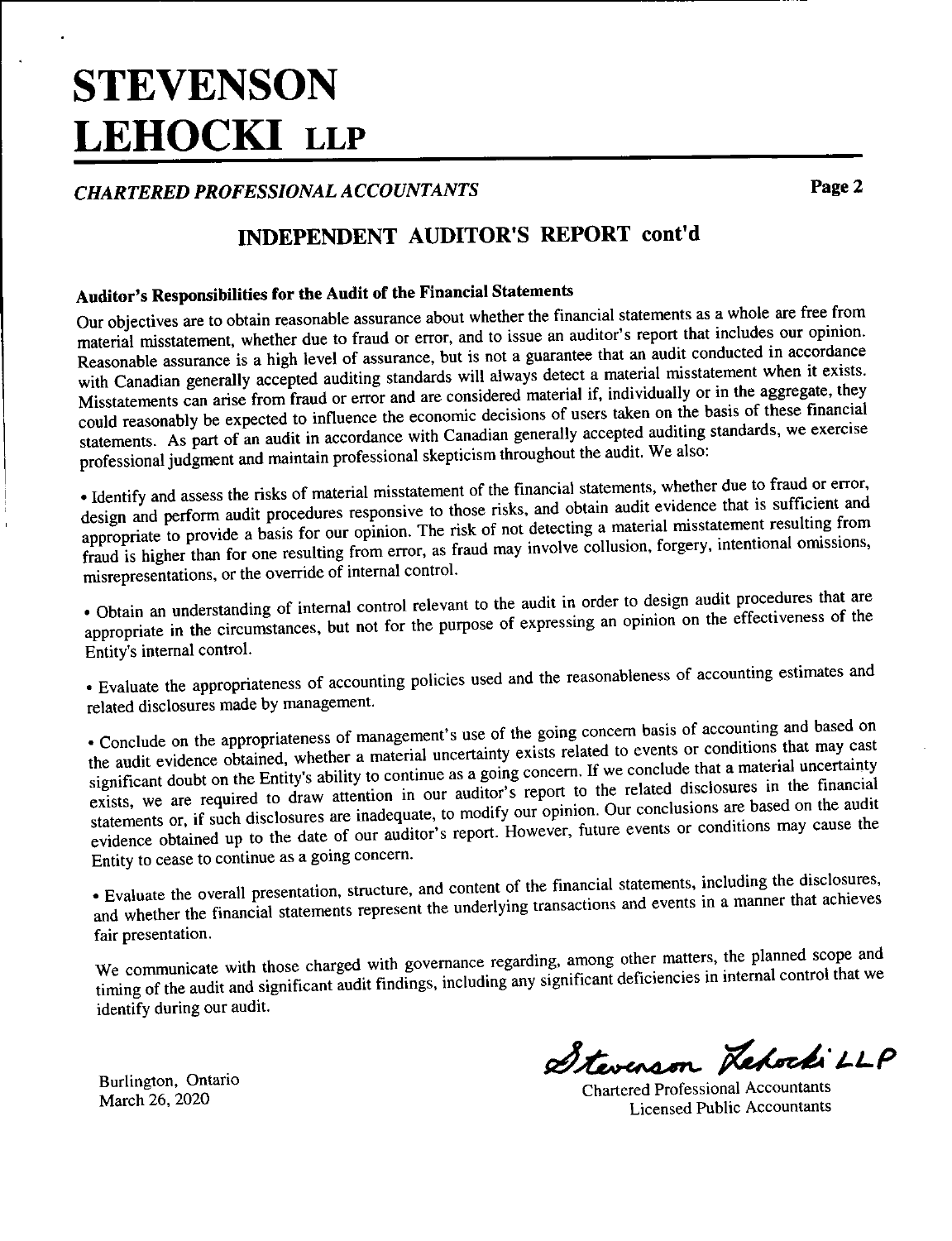#### **BALANCE SHEET**

Page 3

 $\mathcal{A}^{\mathcal{A}}$ 

| As at December 31                                                                                                           | See accompanying notes |    |             |
|-----------------------------------------------------------------------------------------------------------------------------|------------------------|----|-------------|
|                                                                                                                             | 2019                   |    | 2018        |
| <b>ASSETS</b>                                                                                                               |                        |    |             |
| <b>Current</b> assets                                                                                                       |                        | \$ | 278,610     |
| Cash                                                                                                                        | \$<br>437,767          |    | 10,019      |
| Savings account                                                                                                             | 10,545                 |    | 200,229     |
| Investment - GIC - Contingency fund                                                                                         | 203,350                |    | 0           |
| Miscellaneous receivable                                                                                                    | 13,163                 |    |             |
| HST rebates recoverable                                                                                                     | 9,073                  |    | 7,177       |
| Prepaid expense                                                                                                             | 2,743                  |    | 2,838       |
|                                                                                                                             | \$<br>676,641          | \$ | 498,873     |
| <b>LIABILITIES AND NET ASSETS</b><br><b>Current liabilities</b><br>Accounts payable and accrued liabilities<br>Visa payable | \$<br>6,015<br>4,819   | S  | 12,042<br>0 |
|                                                                                                                             | 10,834                 |    | 12,042      |
|                                                                                                                             |                        |    |             |
| NET ASSETS [Page 5]                                                                                                         | 203,350                |    | 200,229     |
| Internally restricted Contingency fund<br>Unrestricted fund                                                                 | 462,457                |    | 286,602     |
|                                                                                                                             | 665,807                |    | 486,831     |
|                                                                                                                             | \$<br>676,641          | \$ | 498,873     |

On behalf of the Board:

 $\ddot{\phantom{0}}$ 

 $\mathcal{A}$ 

 $\frac{1}{2}$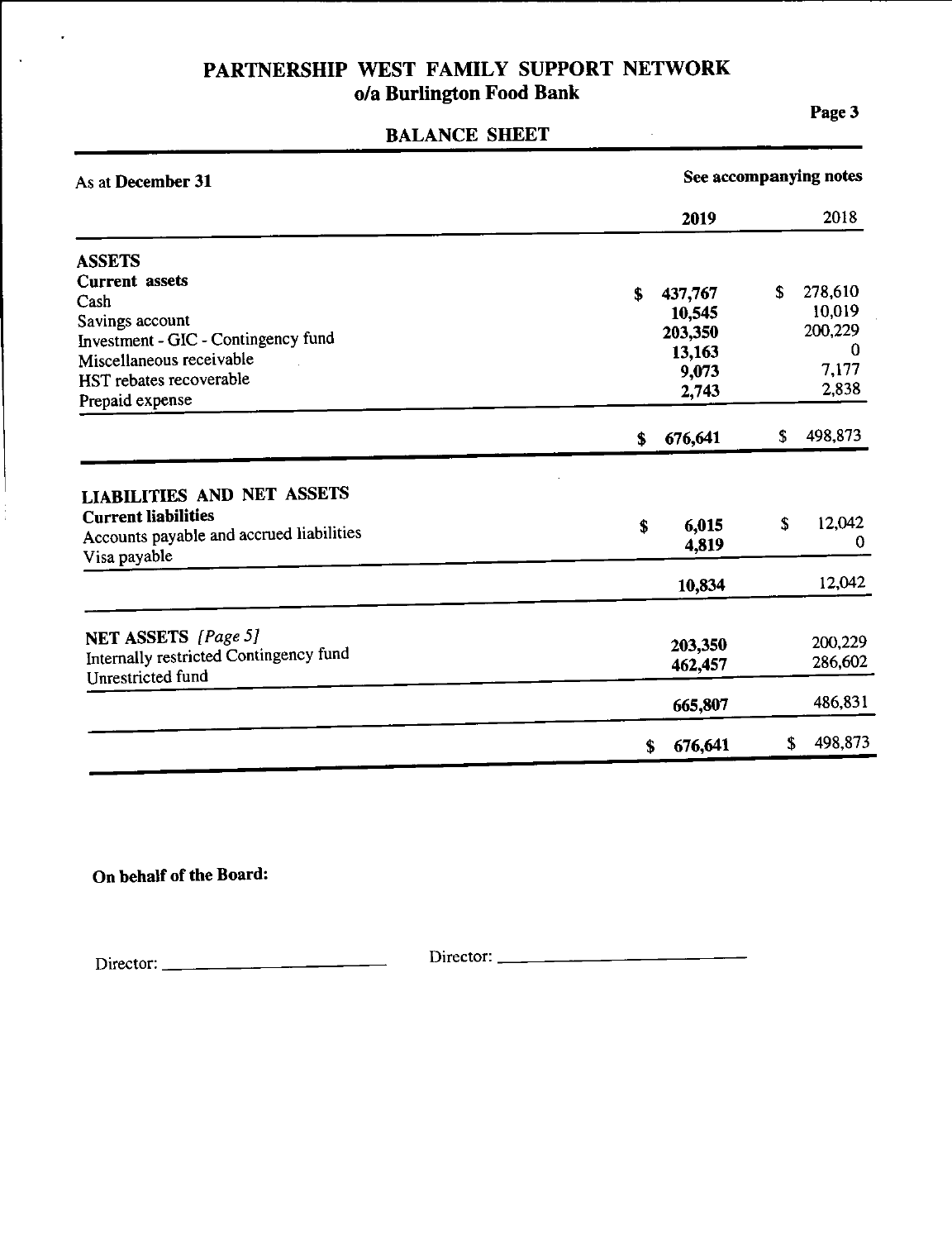J.

 $\ddot{\phantom{a}}$ 

### STATEMENT OF OPERATIONS

Page 4

| Year ended December 31                       | See accompanying notes |               |  |  |
|----------------------------------------------|------------------------|---------------|--|--|
|                                              | 2019                   | 2018          |  |  |
| <b>REVENUE</b>                               |                        |               |  |  |
| Donations tax receipted                      | \$<br>177,864          | 142,954<br>\$ |  |  |
| Contributions and other income               | 115,104                | 145,077       |  |  |
| Fundraising                                  | 157,694                | 93,796        |  |  |
| Government grant revenue [Note 3]            | 12,063                 | 10,233        |  |  |
| Interest on GIC for Contingency fund         | 3,121                  | 229           |  |  |
|                                              | 465,846                | 392,289       |  |  |
| <b>EXPENSES</b>                              |                        |               |  |  |
| Advertising and promotion                    | 5,120                  | 426           |  |  |
| Bank charges and interest                    | 4.708                  | 227           |  |  |
| Food purchases                               | 43,614                 | 34,220        |  |  |
| Insurance                                    | 1,730                  | 1,693         |  |  |
| Office salaries and benefits                 | 120,128                | 126,861       |  |  |
| Office supplies                              | 7,249                  | 7,057         |  |  |
| Outreach programs                            | 17,386                 | 24,236        |  |  |
| Professional fees                            | 4,677                  | 5,727         |  |  |
| Property and equipment expensed [Note 1(c)]  | 11,707                 | 2,786         |  |  |
| Rent and storage                             | 36,123                 | 37,923        |  |  |
| Repairs and maintenance                      | 2,372                  | 634           |  |  |
| Telephone                                    | 2,169                  | 1,332         |  |  |
| Vehicle expense                              | 7,594                  | 7,283         |  |  |
| Volunteer recognition                        | 5,061                  | 1,725         |  |  |
| Waste removal and pest control               | 588                    | 3,032         |  |  |
| Website design and other technical services  | 16,644                 | 12,486        |  |  |
|                                              | 286,870                | 267,648       |  |  |
| Excess of revenue over expenses for the year | 178,976<br>S           | 124,641<br>\$ |  |  |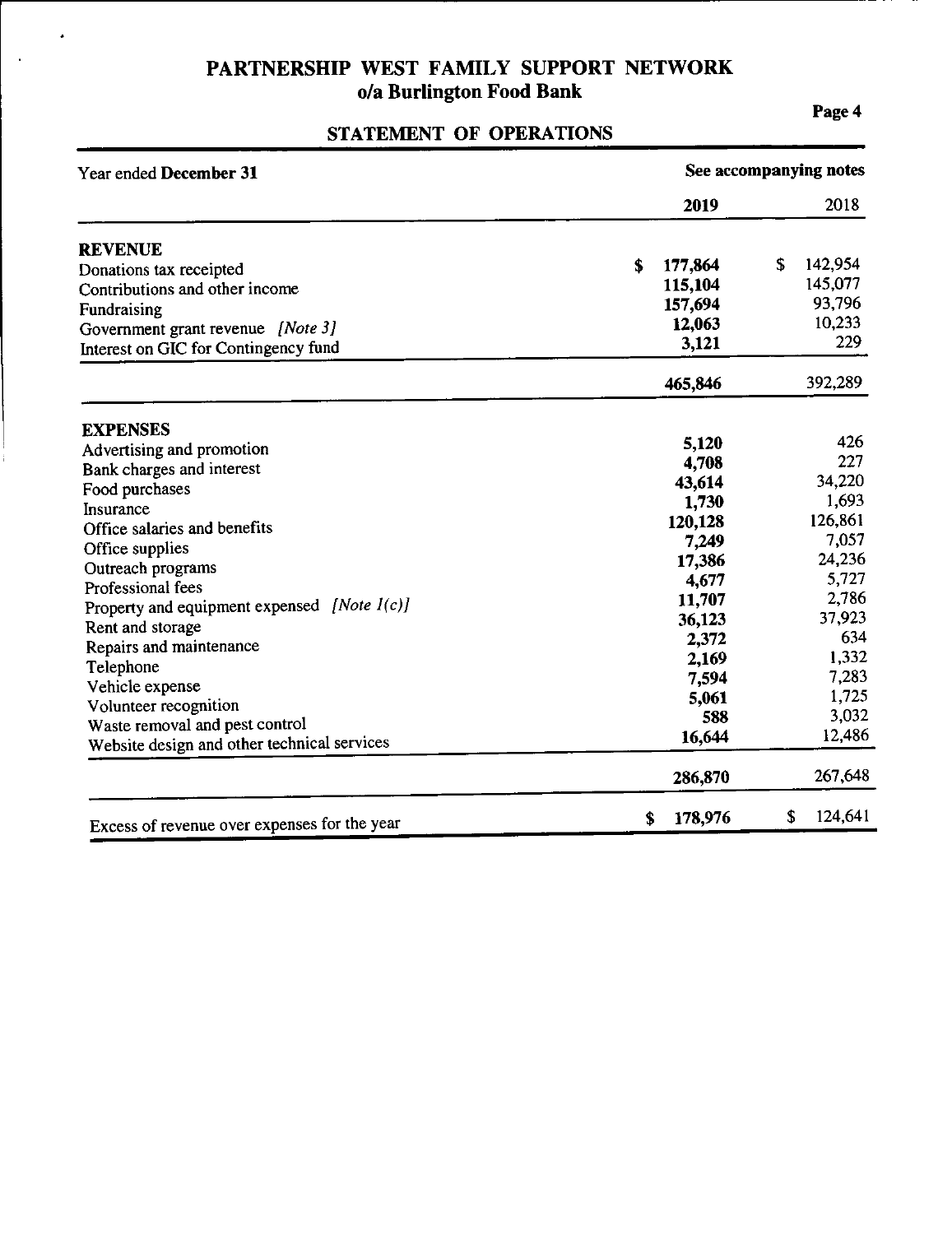$\cdot$ 

 $\ddot{\phantom{a}}$ 

#### Page 5

## STATEMENT OF CHANGES IN NET ASSETS

| Year ended December 31           |                      |                                                 | See accompanying notes |               |
|----------------------------------|----------------------|-------------------------------------------------|------------------------|---------------|
|                                  | Unrestricted<br>Fund | Internally<br>Restricted<br>Contingency<br>Fund | 2019                   | 2018          |
| Net assets, beginning            | 286,602<br>\$        | 200,229<br>S                                    | 486,831<br>S           | 362,190<br>\$ |
| Excess of revenues over expenses | 175,855              | 3,121                                           | 178,976                | 124,641       |
| Net assets, ending               | 462,457<br>S         | 203,350                                         | 665,807                | 486,831<br>S  |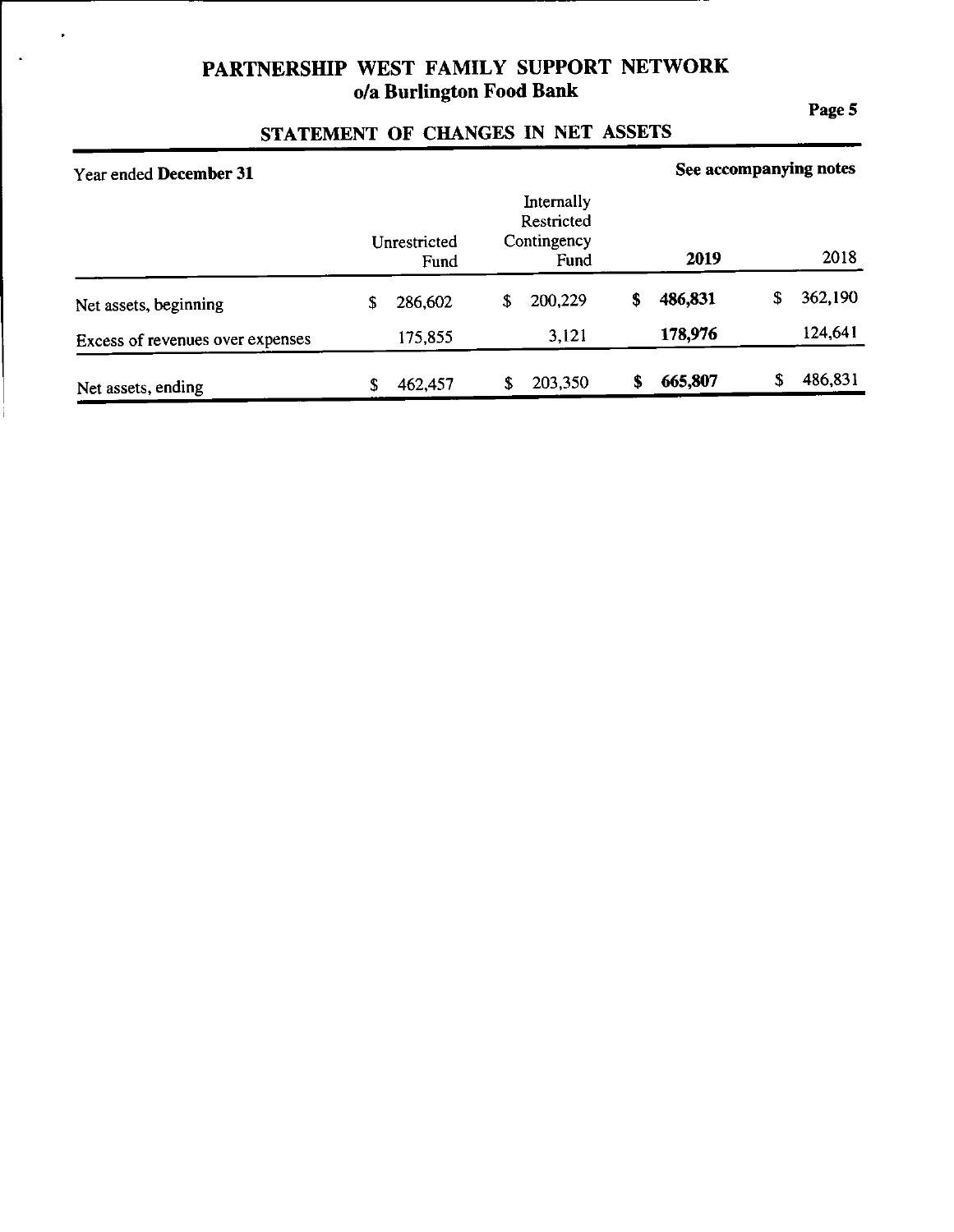$\ddot{\phantom{0}}$ 

Page 6

| Year ended December 31                                                   |    | See accompanying notes |    |                        |  |
|--------------------------------------------------------------------------|----|------------------------|----|------------------------|--|
|                                                                          |    | 2019                   |    | 2018                   |  |
| CASH FROM (TO) OPERATIONS                                                |    |                        |    |                        |  |
| Contributions and other income, fundraising, and receipted tax donations | S  | 450,084                | \$ | 381,800                |  |
| Grant revenue                                                            |    | 12,063                 |    | 10,233                 |  |
| Interest                                                                 |    | 3,173                  |    | 256                    |  |
| Paid for supplies                                                        |    | (68, 850)              |    | (42, 245)              |  |
| Property and equipment expensed                                          |    | (11,707)               |    | (2,786)                |  |
| Wages and benefits                                                       |    | (120.128)              |    | (126, 861)             |  |
| Rent                                                                     |    | (36, 123)              |    | (37, 923)<br>(34, 220) |  |
| Food                                                                     |    | (43, 614)              |    | (24, 236)              |  |
| Outreach programs                                                        |    | (17, 386)              |    | (227)                  |  |
| Bank charges and interest                                                |    | (4,708)                |    |                        |  |
| Changes in cash and equivalents during the year                          |    | 162,804                |    | 123,791                |  |
| Cash and equivalents, beginning                                          |    | 488,858                |    | 365,067                |  |
| Cash and equivalents, ending                                             | \$ | 651,662                | \$ | 488,858                |  |
|                                                                          |    |                        |    |                        |  |
| Represented by:                                                          | \$ | 437,767                | \$ | 278,610                |  |
| Cash                                                                     |    | 10,545                 |    | 10,019                 |  |
| Savings account<br>Investment - GIC - Contingency fund                   |    | 203,350                |    | 200,229                |  |
|                                                                          | \$ | 651,662                | S  | 488,858                |  |

## CASH FLOW STATEMENT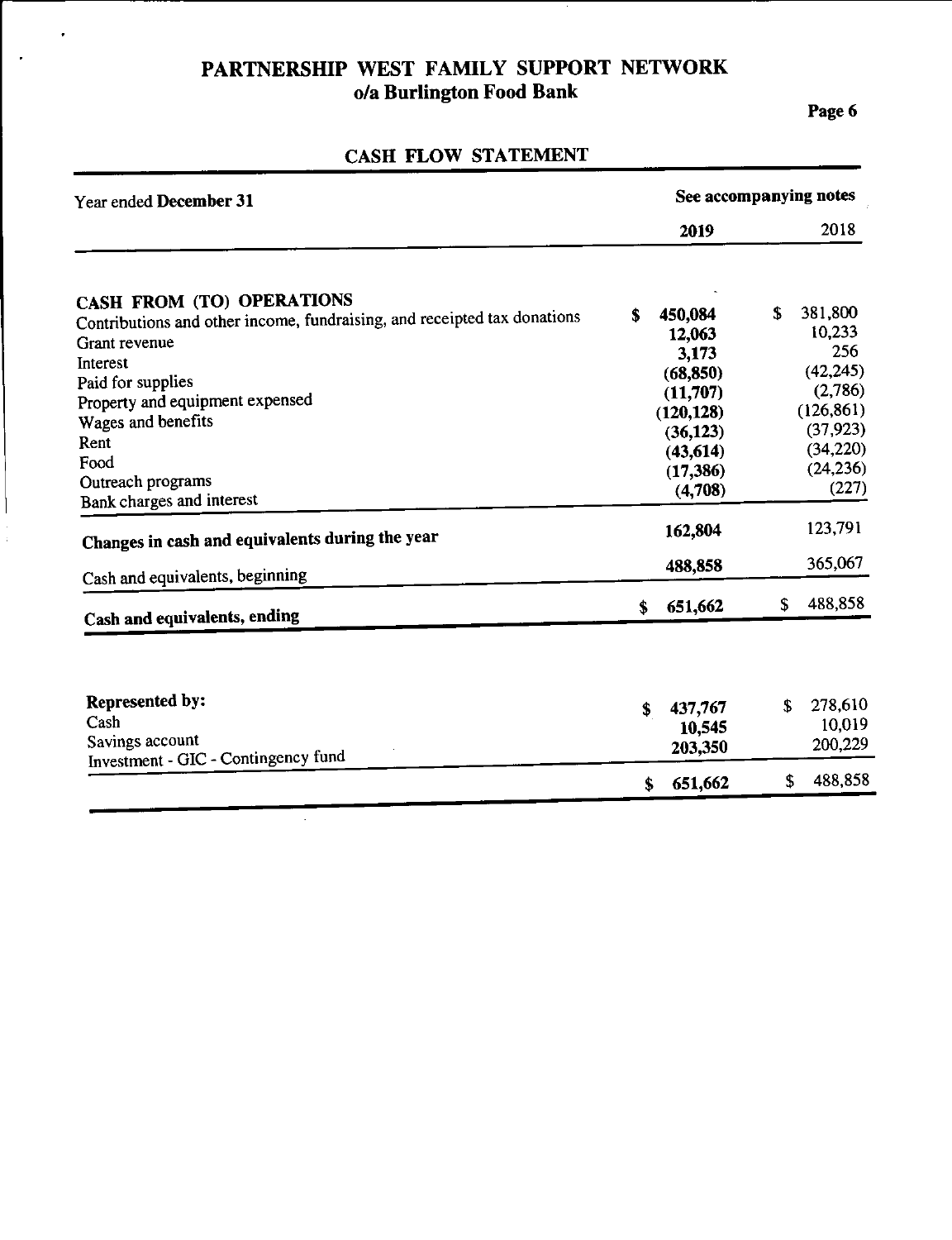#### NOTES TO THE FINANCIAL STATEMENTS

#### **December 31, 2019**

#### DESCRIPTION OF ORGANIZATION

Partnership West Family Support Network o/a Burlington Food Bank is an Ontario Corporation without share capital which came into existence July 14, 1992. It is a registered Charity and is not subject to income tax pursuant to section 149(1) of the Income Tax Act. This not-for-profit organization operates a Food Bank located in Burlington, Ontario to provide emergency food to needy persons in the community. The organization is managed and administered by a Board of Directors with the Chair of the Board responsible for the general management of the organization. A salaried Operations Manager is responsible for the management of the food distribution centre and warehouse with the assistance of a salaried staff member and volunteers.

### 1. SUMMARY OF SIGNIFICANT ACCOUNTING POLICIES

These financial statements have been prepared in accordance with Canadian accounting standards for not-forprofit organizations and include the following significant accounting policies:

#### **Financial Instruments**  $(a)$

#### Measurement of financial instruments

The organization initially measured its financial assets and liabilities at fair value. The organization subsequently measures all of its financial assets and financial liabilities at amortized cost.

Financial assets measured at amortized cost include cash and investment - guaranteed investment certificates.

Financial liabilities measured at amortized cost include accounts payable and accrued liabilities.

#### *Impairment*

Financial assets measured at cost are tested for impairment when there are indicators of impairment. The amount of the write-down is recognized in net income. The previously recognized impairment loss may be reversed to the extent of the improvement, directly or by adjusting the allowance account, provided it is no greater than the amount that would have been reported at the date of the reversal had the impairment not been recognized previously. The amount of the reversal is recognized in net income. There has been no impairment recognized in the current year or prior year.

#### **Transaction costs**

The organization recognizes its transaction costs in net income in the period incurred. However, financial instruments that will not be subsequently measured at fair value are adjusted by the transaction costs that are directly attributable to their origination, issuance or assumption.

#### Risk exposure

It is management's opinion that it is not exposed to any significant currency, interest or other risks on its financial instruments.

There has been no significant change in risk exposure from the prior year.

#### **Inventories** (b)

Inventories are measured at the lower of actual cost and current replacement cost. Inventories of donated food are valued at zero (organization's policy for contributions of materials and services). At the December 31 fiscal year end, purchased perishable food inventory is minimal.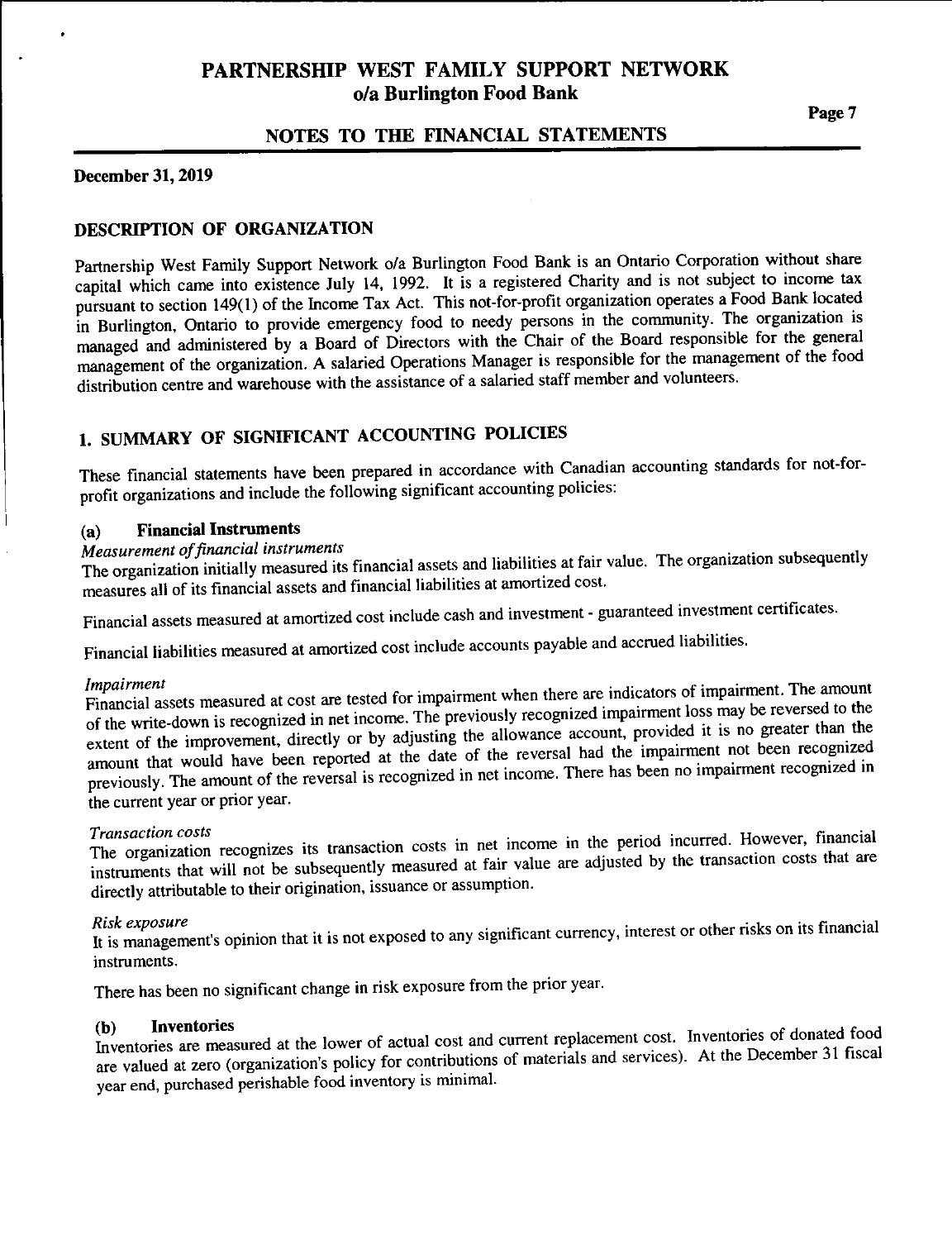#### NOTES TO THE FINANCIAL STATEMENTS

#### December 31, 2019

#### $(c)$ **Property and Equipment**

The organization has adopted the policy of expensing all property and equipment in the year of purchase.

In fiscal 2019, the organization received a grant from the Regional Municipality of Halton *[Note 3]* to purchase a walk-in freezer measuring 6ft x 6ft. The unit was purchased and install was complete by year end. In fiscal 2018, the organization purchased a commercial quality scale, bins for the warehouse, and other small warehouse items. No assets were disposed or scrapped during fiscal 2018. In the 2017 fiscal year, major categories of tangible assets owned by the organization included: delivery truck, refrigeration equipment, warehousing equipment, office furniture and equipment, computer hardware, trailer and towing accessories, and leasehold improvements. In fiscal 2017, the organization purchased a new food delivery truck with a refrigeration unit, additional blue cross-stacking tubs, a heavy duty camera, and a freezer. The old delivery truck was sold and proceeds were combined with a grant received from The Regional Municipality of Halton (Note 3) to acquire the new food delivery truck. In fiscal 2016, the organization purchased and paid for the installation of a new automatic door, purchased a new computer and printer for the office and sold a portable building. In fiscal 2015, the organization purchased improvements in its expanded rental premises. In fiscal 2014, the organization purchased an office computer and a new trailer along with towing accessories. The trailer can be towed by the truck owned by the organization and when not in use it provides extra space for storage of food and supplies.

#### $(d)$ **Revenue Recognition**

The organization follows the deferral method of accounting for contributions. Restricted contributions and grants are recognized as revenue in the year which the related expenditures are incurred.

Unrestricted contributions and other sources of revenue, such as interest income, are recognized as revenue when received or receivable if the amount to be received can be reasonably estimated and collection is reasonably assured.

Government assistance received from programs that relate to current operating expenditures are recorded in the statement of operations. Government assistance related to the purchase of capital assets is recorded as income in the statement of operations which is the using the same basis that the related capital assets are being expensed.

Grants from the endowment fund at the Burlington Community Foundation are recognized as revenue when received.

#### **Contributions of Materials and Services**  $(e)$

The organization receives donations of food, materials and volunteer services. The value of these materials and services are not reflected in the statement of operations.

#### $(f)$ **Harmonized Sales Tax**

As a registered charity, a prorated portion of the HST paid on eligible expenses can be recovered in the form of a rebate. The non-recoverable portion is charged to expense accounts.

#### **Use of Estimates**  $\left( \mathbf{q} \right)$

The preparation of these financial statements in conformity with Canadian accounting standards for not-for-profit organizations requires management to make estimates and assumptions that affect the reported amount of assets and liabilities, the disclosure of contingent assets and liabilities at the date of the financial statements and the reported amounts of revenues and expenses during the year. All estimates are reviewed periodically and adjustments are made to the statement of operations as appropriate in the year they become known.

#### $(h)$ **Cash and Cash Equivalents**

The organization's policy is to disclose bank balances under cash and cash equivalents, including short term investments with a maturity period of less than one year from the date of acquisition. Only unrestricted investments in GIC's meet this policy as they can be converted to cash in a short period of time.